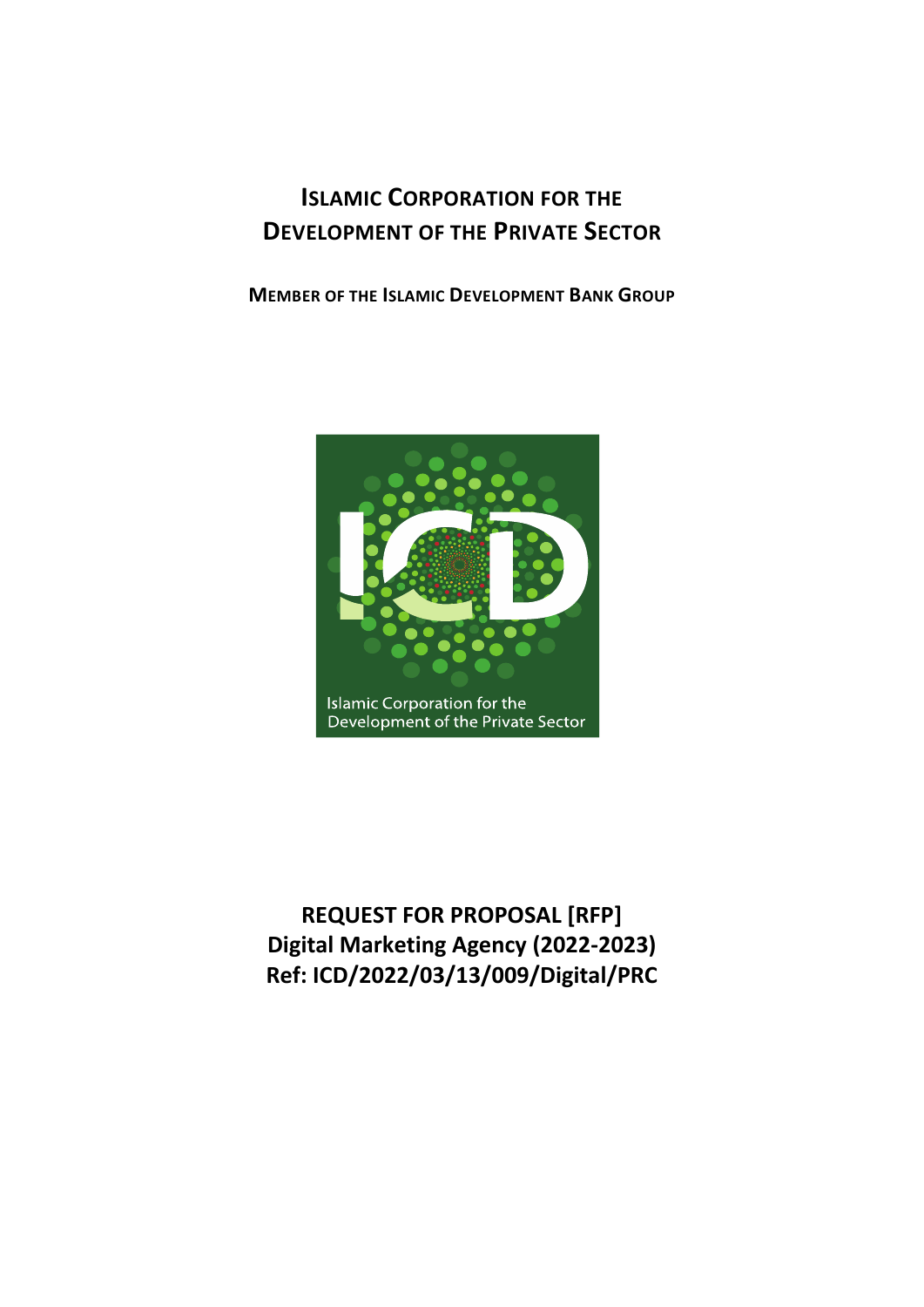## Contents

| 1.               |                                           |  |
|------------------|-------------------------------------------|--|
| 2.               |                                           |  |
| 3.               |                                           |  |
| 4.               |                                           |  |
| 5.               |                                           |  |
| 6.               |                                           |  |
| $\overline{7}$ . |                                           |  |
| 8.               | ICD HEADQUARTER WORKING DAYS AND HOURS  5 |  |
| 9.               |                                           |  |
| 10 <sub>1</sub>  |                                           |  |
| 11 <sub>1</sub>  |                                           |  |
| 12.              |                                           |  |
| 13.              |                                           |  |
| 14.              |                                           |  |
| 15.              |                                           |  |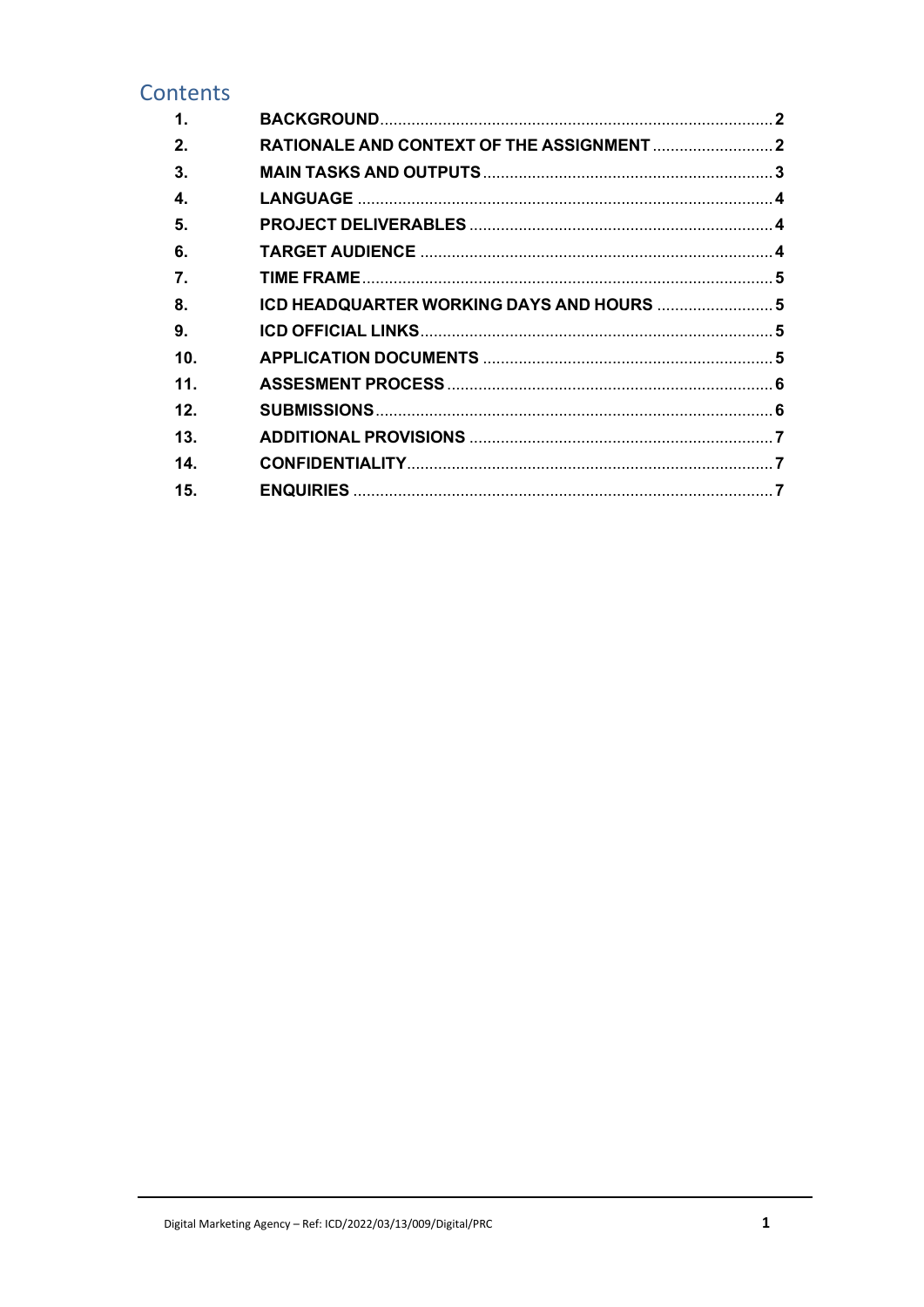*\*\*\*IMPORTANT NOTE: PLEASE READ THIS DOCUMENT CAREFULLY. IF YOUR FILE IS INCOMPLETE YOUR APPLICATION FOR THE RFP WILL BE DENIED \*\*\**

#### 1. BACKGROUND

<span id="page-2-0"></span>The Islamic Corporation for the Development of the Private Sector (ICD), is an international multilateral financial institution, established by virtue of its Articles of Agreement among its member countries and is an affiliate of the Islamic Development Bank. The headquarters of ICD is located in Jeddah, Saudi Arabia.

ICD was established in November 1999 to support the economic development of its member countries through the provision of finance for private sector projects, promoting competition and entrepreneurship, providing advisory services to the governments and private companies and encouraging cross border investments.

This RFP serves to identify an agency, working closely with the PR & Communications division, to lead the strategic communications planning and tactical implementation of ICD's plans to meet its goals, and ultimately build the brand. We are seeking an agency partner(s), in any location that has experience growing an organization's profile internationally, one that shares our values, and one that has some experience in the financial sector and/or multilateral development.

### 2. RATIONALE AND CONTEXT OF THE ASSIGNMENT

<span id="page-2-1"></span>The PR and Communications division (PRC) at ICD seeks a reputable agency ("service provider") to formulate and implement a Social Media Optimization/Social Media Marketing Strategy for the promotion of ICD in the domestic and target overseas markets (55 Member countries) for one (1) year.

Upon satisfactory performance, the agreement is subject to renewal for an additional two (2) years, following an internal review and successful pricing negotiation based on ICD's annual approved budget for the exercise.

The task would include countering online negative publicity of the country and its sectors, positioning ICD as a growth story, expanding online outreach of ICD website, projecting specific pages, and positioning of ICD as a credible institution for reference and a knowledge center on Islamic finance industry.

Connecting and engaging with the influencers in domestic and international markets. Getting target audience to attend ICD (and partners events), getting influencers to tweet for ICD and tracking the impact of various online social platforms on ICD campaigns and initiatives.

ICD will expect detailed analytics reports each month of the year. The Agency will have to monitor, measure, and manage social media campaigns based on monthly analytics.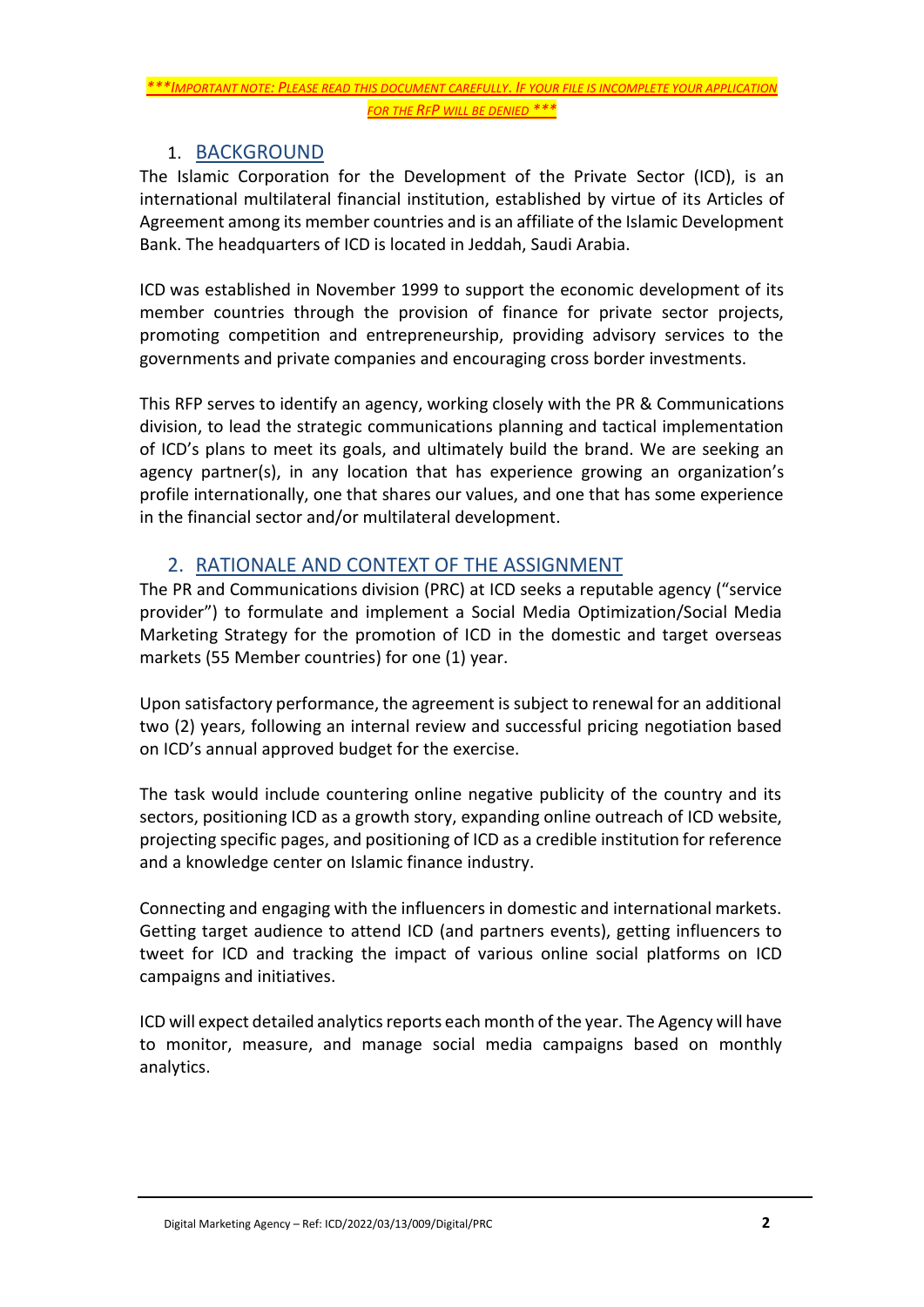## 3. MAIN TASKS AND OUTPUTS

<span id="page-3-0"></span>Under the overall direction of the PR & Communications team, the service provider will accomplish the following main tasks:

| <b>Main tasks</b>                                                                                                                                                                                                    | <b>Expected output</b>                                                           | <b>Indicator</b>                                      |  |
|----------------------------------------------------------------------------------------------------------------------------------------------------------------------------------------------------------------------|----------------------------------------------------------------------------------|-------------------------------------------------------|--|
| Formulate and<br>implement a Social<br>Media<br>Optimization/Social<br><b>Media Marketing</b><br>Strategy for the<br>promotion of ICD in<br>the domestic and<br>target overseas<br>markets (55 Member<br>countries). | Document for validation                                                          | Agreement on a<br>detailed production plan            |  |
| Acquire ICD material<br>and images needed to<br>produce the posts                                                                                                                                                    | Collection of<br>ICD material and images                                         | Report material and<br>images collected for<br>review |  |
| Assess ICD's digital<br>presence and ICD<br>marketing guidelines.                                                                                                                                                    | Understanding ICD<br>guidelines and strategy                                     | Report and Agreement on<br>proposed remedial actions  |  |
| Develop creative<br>concepts (4 options /1<br>every quarter)                                                                                                                                                         | Production of Banner,<br>Posts image design<br>templates and other<br>components | Agreement on design options                           |  |
| Finalize the selected<br>concept based on ICD's<br>preference.                                                                                                                                                       | Amendment of the agreed<br>options                                               | Agreement on design options                           |  |
| Design the posts and<br>content (some will be<br>provided by ICD) in two<br>different languages<br>(Arabic, English)<br>(French is a plus)                                                                           | A timely written plan with<br>content and proposed<br>images/videos              | A timely agreement on the<br>plan                     |  |
| Increase the number of<br>followers (on selected<br>platforms)                                                                                                                                                       | exceed the division KPIs                                                         | Monthly report                                        |  |
| Increase the number of<br>Impressions (on<br>selected platforms)                                                                                                                                                     | exceed the division KPIs                                                         | Monthly report                                        |  |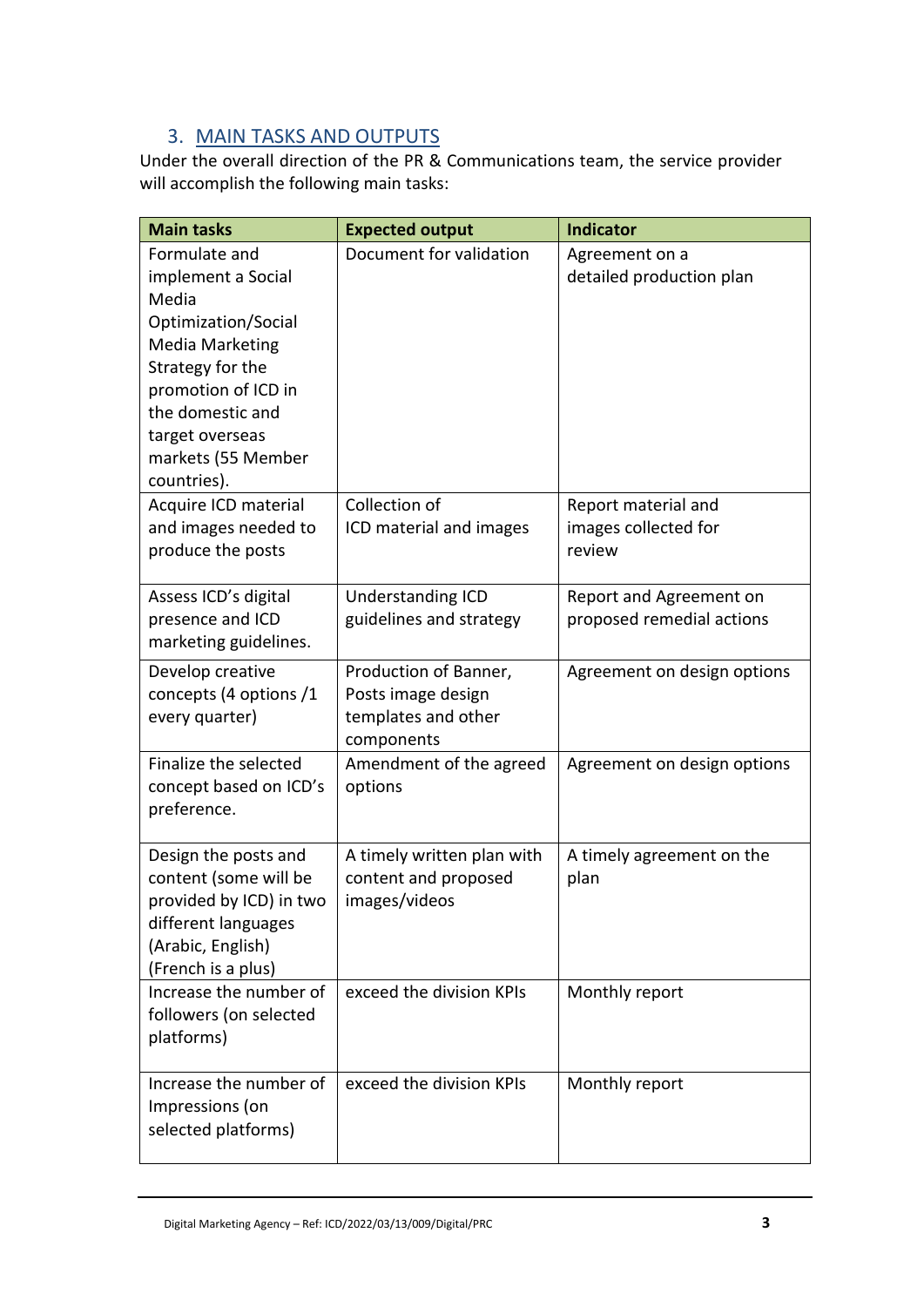| suggest and implement<br>campaigns and<br>new/trending ideas (at<br>least one per 2<br>months) | Increase impressions                                  | Written document every<br>month |
|------------------------------------------------------------------------------------------------|-------------------------------------------------------|---------------------------------|
| Community<br>management                                                                        | A pre-determined Q&A<br>and customized<br>interaction | Monthly report                  |

The ICD team will provide key messages, content and data to be included in any deliverable. The service provider will also work closely with the ICD team to access material as well as on technical oversight and coherence.

- ICD will provide video, stills, data and key messages that can be used to develop the deliverables.
- ICD will provide consolidated comments on all expected outcomes.
- ICD will provide guidance on graphic work based on institutional branding guidelines.

#### 4. LANGUAGE

<span id="page-4-0"></span>The deliverables will be in English and Arabic (French is a plus).

#### <span id="page-4-1"></span>5. PROJECT DELIVERABLES

- Digital Strategy for selected platforms (for 2022)
- Design options of posts' images.
- Design options for selected platforms' banners.
- Design and Produce Infographics.
- Design of the most suitable text content.
- Design of customised short animations/videos.
- Suggest/implement campaigns and innovative ideas

#### *Important note:*

- ICD will be granted the right to make copies of the deliverables, and to share them offline and online.
- The original infographics, pictures and videos will be shared, and ICD will have full copyright and will be given permission to adapt, use and share these materials.

#### <span id="page-4-2"></span>6. TARGET AUDIENCE

- Clients and Partners from different member countries
- Private Sector Companies/Holding/Groups
- Government bodies
- Financial Institutions
- Multilaterals
- International organization
- Prospective professionals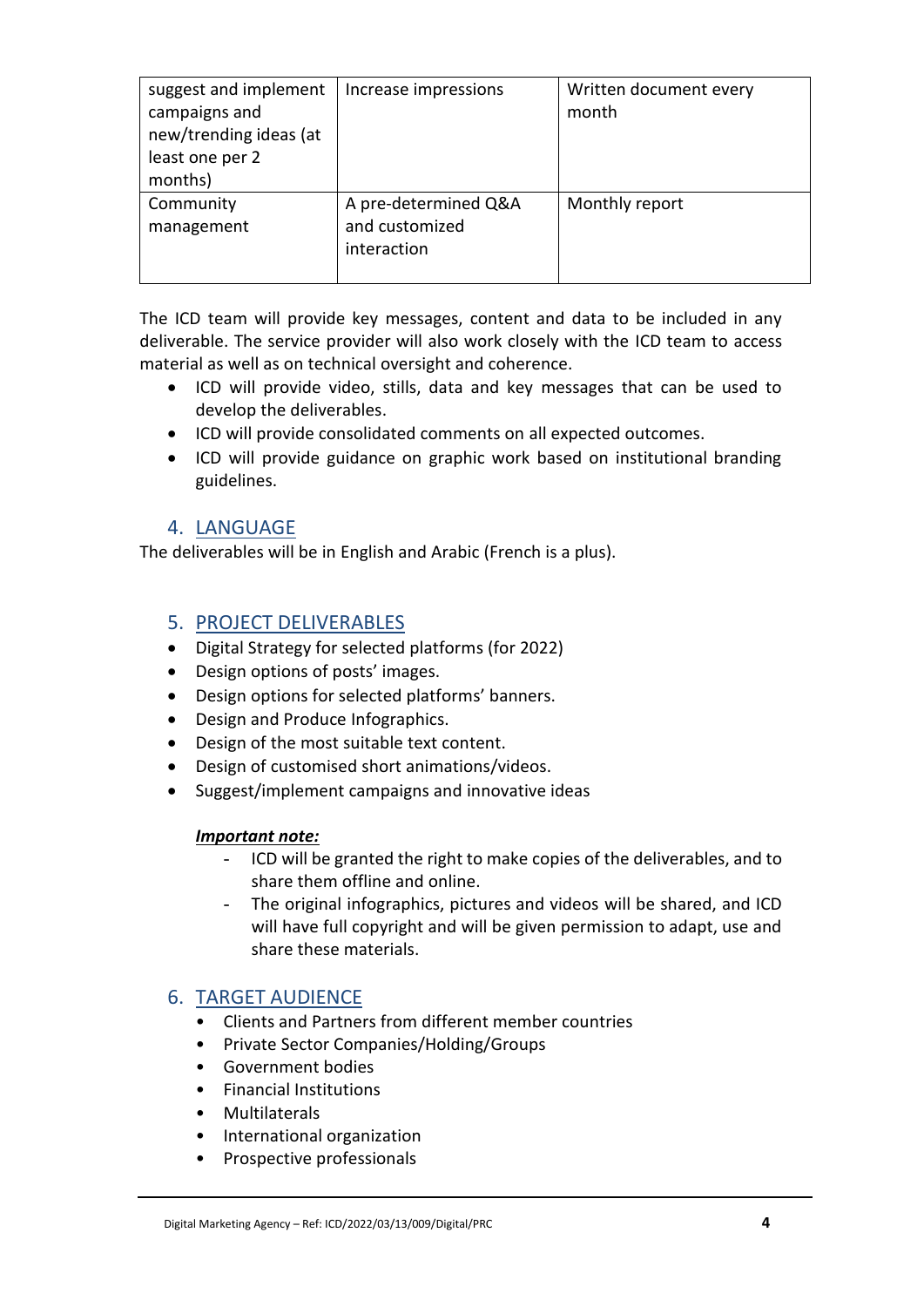• Media professionals

## 7. TIME FRAME

<span id="page-5-0"></span>The entire engagement is envisaged to last 12 months.

#### <span id="page-5-1"></span>8. ICD HEADQUARTER WORKING DAYS AND HOURS

• Sunday to Thursday, 9am to 5pm UTC - Riyadh time

### 9. ICD OFFICIAL LINKS

<span id="page-5-2"></span>Most official documents, logos, guidelines, and other useful material can be found on ICD official website:

- Website: <https://icd-ps.org/en>
- Logo, guidelines, and pictures: <https://icd-ps.org/en/logos>
- Management : <https://icd-ps.org/en/structure-and-staff/icd-management>
- Official documents and reports : <https://icd-ps.org/en/publications>
- Official social media pages :
	- Facebook ENG: <https://www.facebook.com/icdps/>
	- Facebook AR: <https://web.facebook.com/ICDArabi>
	- Twitter ENG: [https://twitter.com/ICD\\_PS](https://twitter.com/ICD_PS)
	- Twitter AR: <https://twitter.com/ICDarabi>
	- LinkedIn: [https://www.linkedin.com/company/icd\\_ps/](https://www.linkedin.com/company/icd_ps/)

## 10.APPLICATION DOCUMENTS

<span id="page-5-3"></span>**NOTE:** All documents should be in PDF format (zipped into one file and named "Your CompanyName – Response ICD PRC RfP 2022") preferably under 10Mo to make sure it reaches the recipient:

Tender bids to include:

- The name and contact details of the bidding party
- (links to) examples of former work
- (x3) References from former clients
- Proven experiences of similar work done in, or with organizations in developing countries.
- The limitations, if any, in terms of servicing the project deliverable in selected languages.
- List of all services to be provided in-house and services to be provided by any outside consultants. If any services are to be provided by outside consultants, please provide a brief description of the firm, its role, and capabilities.
- Two PDF documents as attachments, one named "Technical" and one named "Financial".

The "Technical" document should include **ALL** the below sections in **the same order**:

- 1. The name and contact details of the bidding party
- 2. An Understanding of the assignment and the methodology that will be throughout the assignment period**.**
- 3. Description in detail of the approach and process.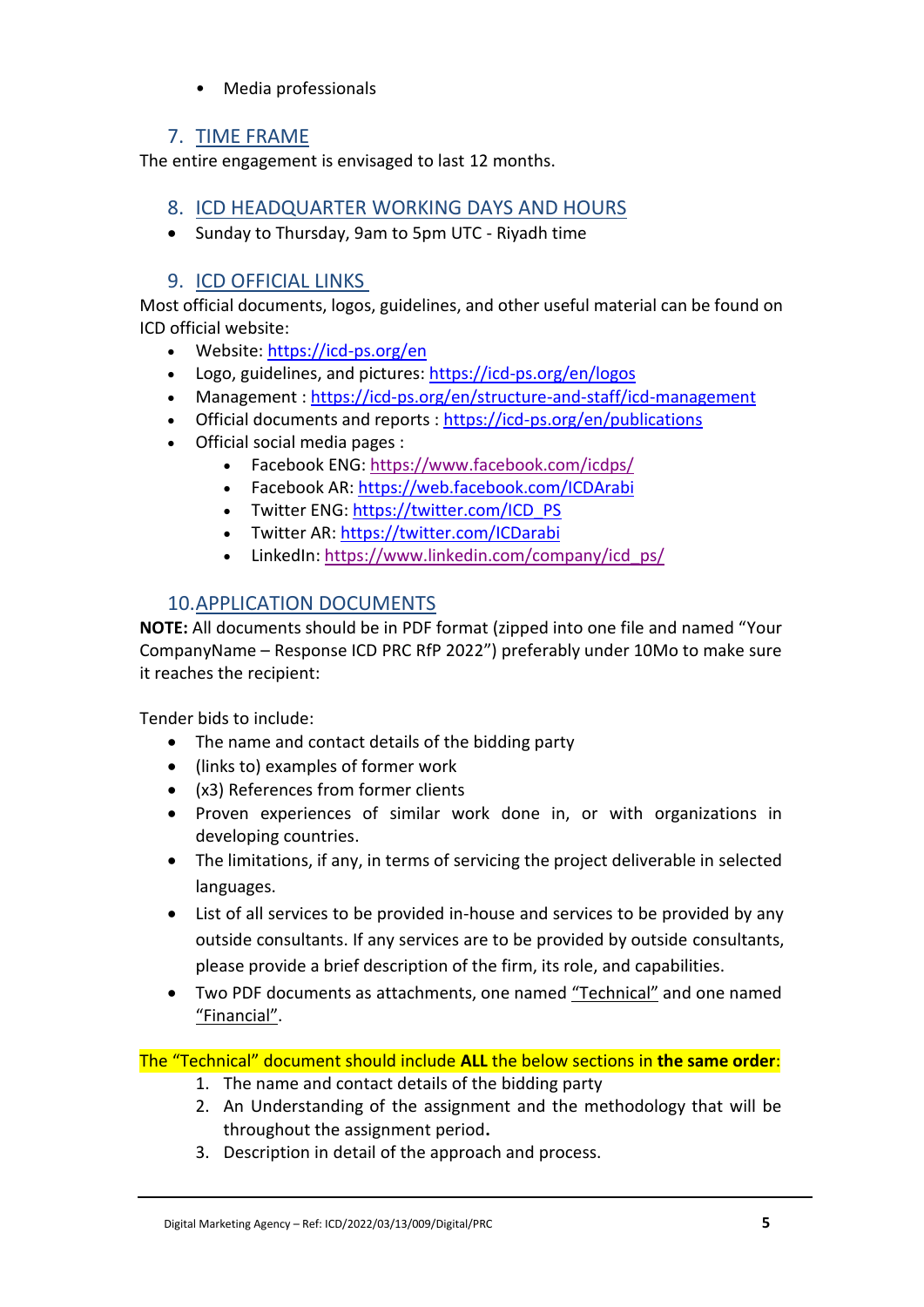- **4.** Suggested digital marketing strategy and a draft outline of a proposed design options that show creativity and an understanding of the objectives and specifications of the project
- **5.** Production process
- 6. Planning the deliverables (posts, design, reports…)
- 7. Composition of envisaged team working on the project

The "Financial" document should include:

- The name and contact details of the bidding party
- A breakdown of costs related to the proposed services in US\$ currency inclusive of all taxes, VAT and professional fees.
- The suggested terms of payment (can be negotiated if not aligned with ICD's internal policy)

#### 11.ASSESMENT PROCESS

<span id="page-6-0"></span>A group of professionally qualified reviewers within the ICD team will evaluate the proposals, both technical and financial.

A two-stage procedure will be utilized in evaluating the proposals, with evaluation of the technical proposal being completed prior to any financial proposal being compared.

Only those tenderers who qualify after the evaluation of the technical proposal will proceed to the evaluation of the financial proposal stage.

The main criteria in the technical evaluation will be **:**

- 1. Understanding the assignment
- 2. Methodology;
- 3. Work plan and time frames;
- 4. Originality of the idea(s) presented
- 5. Knowledge, Qualifications and Relevant Experience of the key Team members (project team);
- 6. Service provider's resources (Operational, Human & Commercial) **;**
- 7. Portfolio of similar services rendered to other entities **.**

The financial proposal of qualifying tenderers will be evaluated after the technical evaluation has taken place**.**

The following evaluation scoring matrix shall be an example that might be applied:

| <b>Criteria</b> | Technical<br>Ability | Proposed<br>idea(s) | Experience | Resources | Price |
|-----------------|----------------------|---------------------|------------|-----------|-------|
| Weighting       | 20%                  | 20%                 | 15%        | 15%       | 30%   |

#### 12.SUBMISSIONS

<span id="page-6-1"></span>Your submission must be addressed no later than the 14 April 2022 – 14:00 GMT to: Mr. Mounir Jouanedy at [Mjouanedy@isdb.org](mailto:Mjouanedy@isdb.org) with subject: "Response to ICD 2022 RfP - Ref: ICD/2022/03/13/009/Digital/PRC"